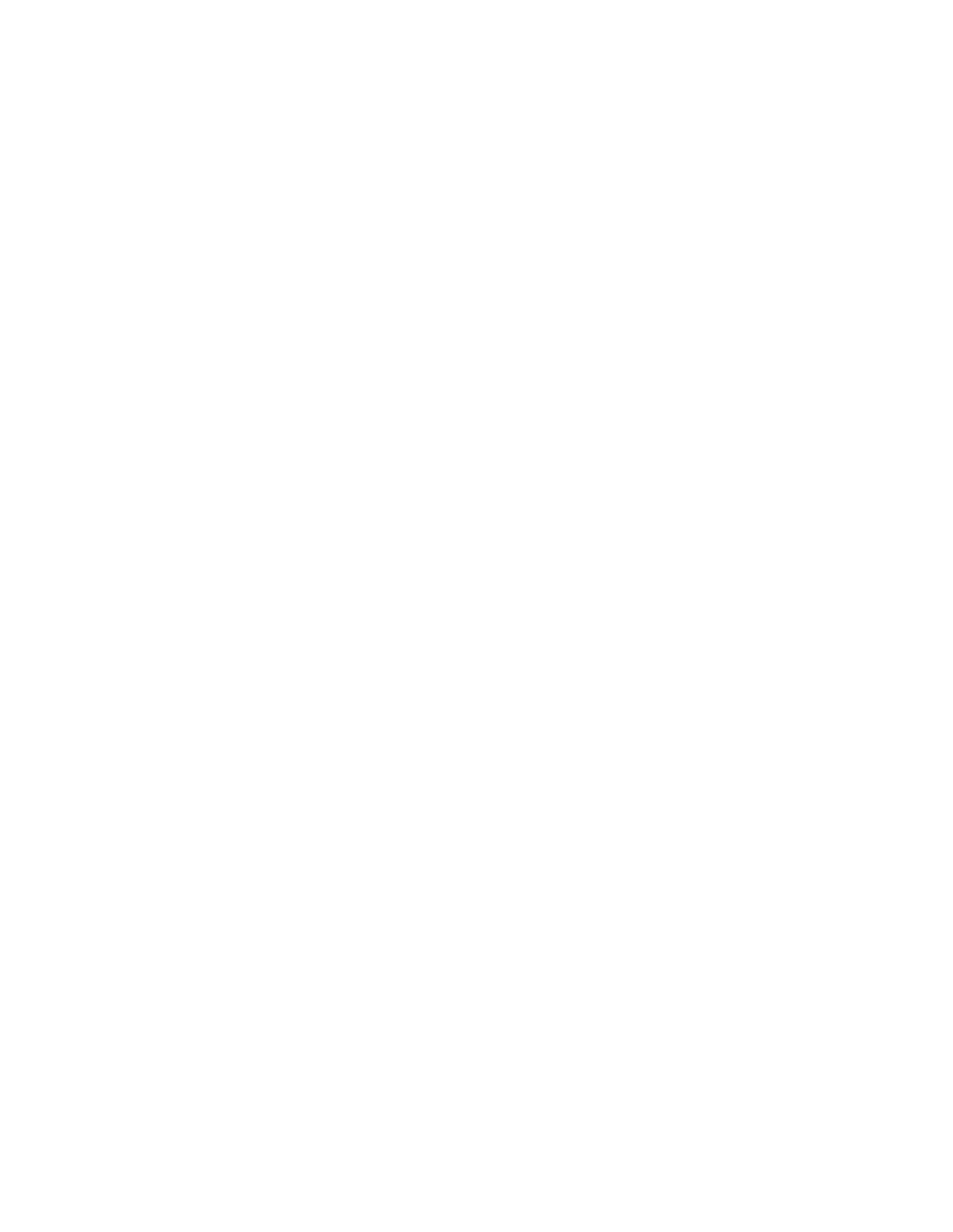



1 **Corn Mother Cakes with Wojapi Sauce**







5 **Raw Wild Rice Bloom and Cured Cactus and Avocado Spicy Salad with Maple Vinaigrette**





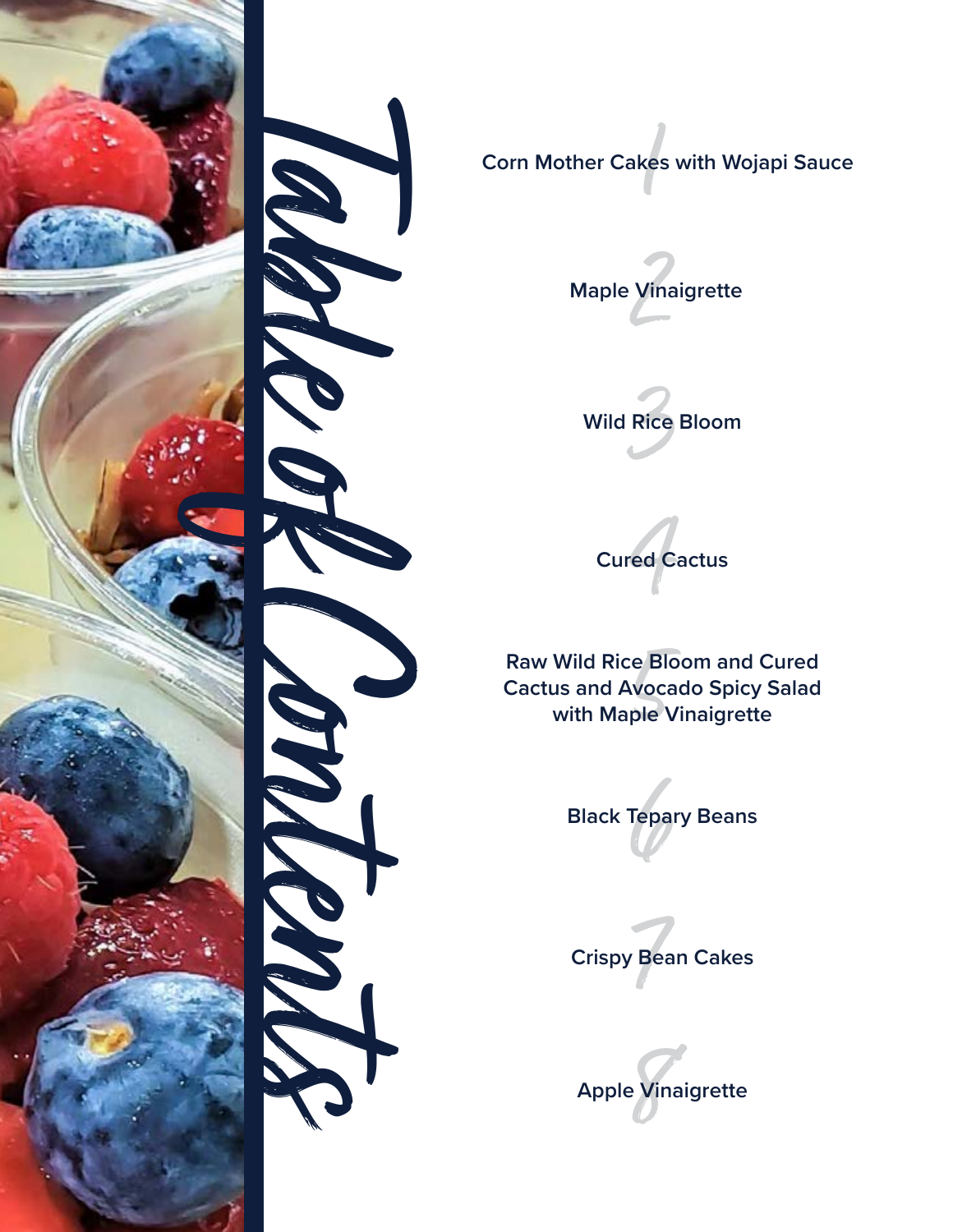# ABOUT ANDREA

Murdoch



Chef Andrea Murdoch is an Andean Native born in Caracas Venezuela. Murdoch is using food to trace her own culture while educating the public about the expansive world of Indigenous food systems. After being classically trained as a pastry chef at The Culinary Institute of America, Murdoch started exploring Indigenous flavors and origins independently for her business [Four Directions Cuisine, LLC](https://fourdirectionscuisine.com/) which launched in Denver, CO November 2017.

The four main pillars of her business are sourcing locally, sourcing Indigenously, education and community work. In Murdoch's interpretation of Indigenous cuisine, she starts cultural conversations and serves up her personal experiences in the form of food.





**/fourdirectionscuisine @fourdirectionscuisine**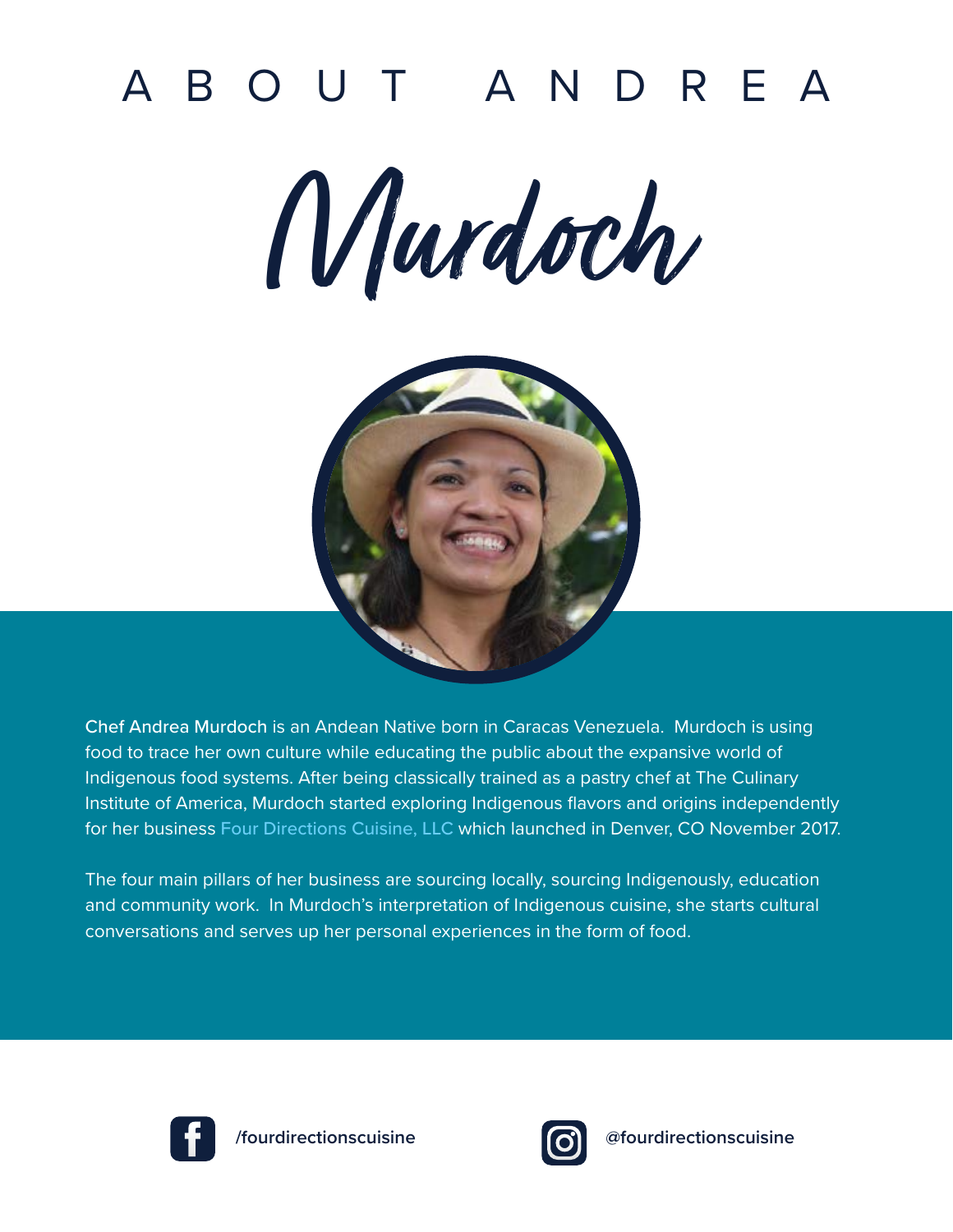



#### **FOR THE CORN CAKES**

| <b>Blue OR yellow cornmeal</b> | 11/4C          |
|--------------------------------|----------------|
| Sea salt                       | $1/2$ tsp      |
| Cane sugar                     | 2 tbsp         |
| Non dairy milk                 | 1 <sup>C</sup> |
| <b>Baking powder</b>           | $1/2$ tsp      |
| Egg                            | 1 ea           |

## **INSTRUCTIONS**

Whisk all corn cake ingredients together the night before preparing these for breakfast so that the grain can hydrate properly.

In the morning, taste your berries an evaluate their sweetness. If they are tart, skip the lime juice and add one tablespoon of sweetener (agave, honey, maple syrup) to the fruit in a sauce pot. Simmer over medium heat until the berries soften to the point of falling apart and starts to thicken. Taste again and add sweetener one tablespoon at a time until desired sweetness.

*Tip: Honey and maple syrup have more pronounced flavors than agave and the sweetness of fresh vs frozen fruit will vary as well. Taste your fruit, before and during cooking so that you can adjust as need be.*

#### **FOR THE WOJAPI SAUCE**

| Fresh berry or berry blend 1 lb |           |
|---------------------------------|-----------|
| <b>Agave syrup</b>              | $1$ tbsp+ |
| Lime juice                      | 2 tsp     |

When you're ready to make the corn cakes, stir the overnight batter well. Heat a 12" non stick pan over medium heat. Coat with pan spray and cook four small corn cakes at a time. These won't puff up quite like regular pancakes so when you notice the tops start to dry out a little, take a peek at the underside for a light amber color. If this color has been achieved it's time to flip them. Repeat until all the batter is gone.

Stack four to six corn cakes onto two plates and top with wojapi sauce. I also enjoy butter or vegan coconut butter, maple syrup and toasted chopped nuts on my stack. Enjoy!

*Tip: If using frozen fruit, place in the refrigerator over night in a container in case of leaking.*

*If you make your own non dairy milk you can substitute that for store bought milk. If the batter seems thick the next morning, add one tablespoon of nut milk at a time to help the consistency.*

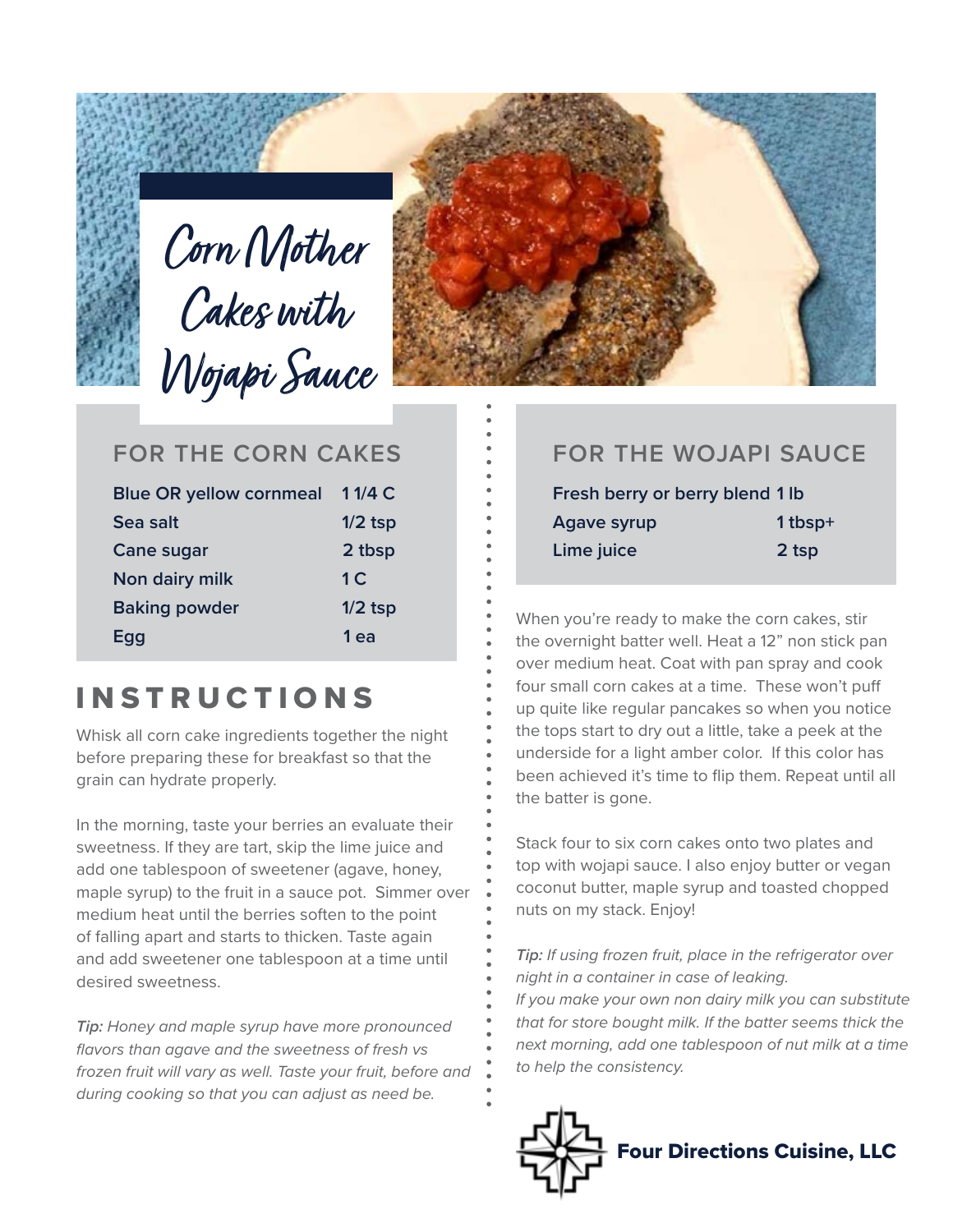# ABOUT CLAUDIA





Claudia Serrato is an Indigenous culinary anthropologist, a public scholar, a doctoral candidate, and a professor of ethnic studies.

She was born and raised in Los Angeles, California predominantly on a P'urhépecha, Huasteca, and Zacateco diet. At an early age, she began to cook alongside her elders, gaining time-tested food knowledge.

Claudia centered these knowledges in her academic studies, arriving to the conclusion in 2007 that decolonizing the diet was essential to the survival of Indigenous foods and foodways.

This granted her numerous opportunities to present, speak, publish, and facilitate workshops in her community, educational institutions, and conferences gaining national and public recognition.

In addition, since 2014 Claudia has been actively involved in the Native food justice and sovereignty movement and has been cooking alongside prominent Indigenous chefs at cultural food gatherings, summits, and pop-ups throughout Turtle Island (North America).

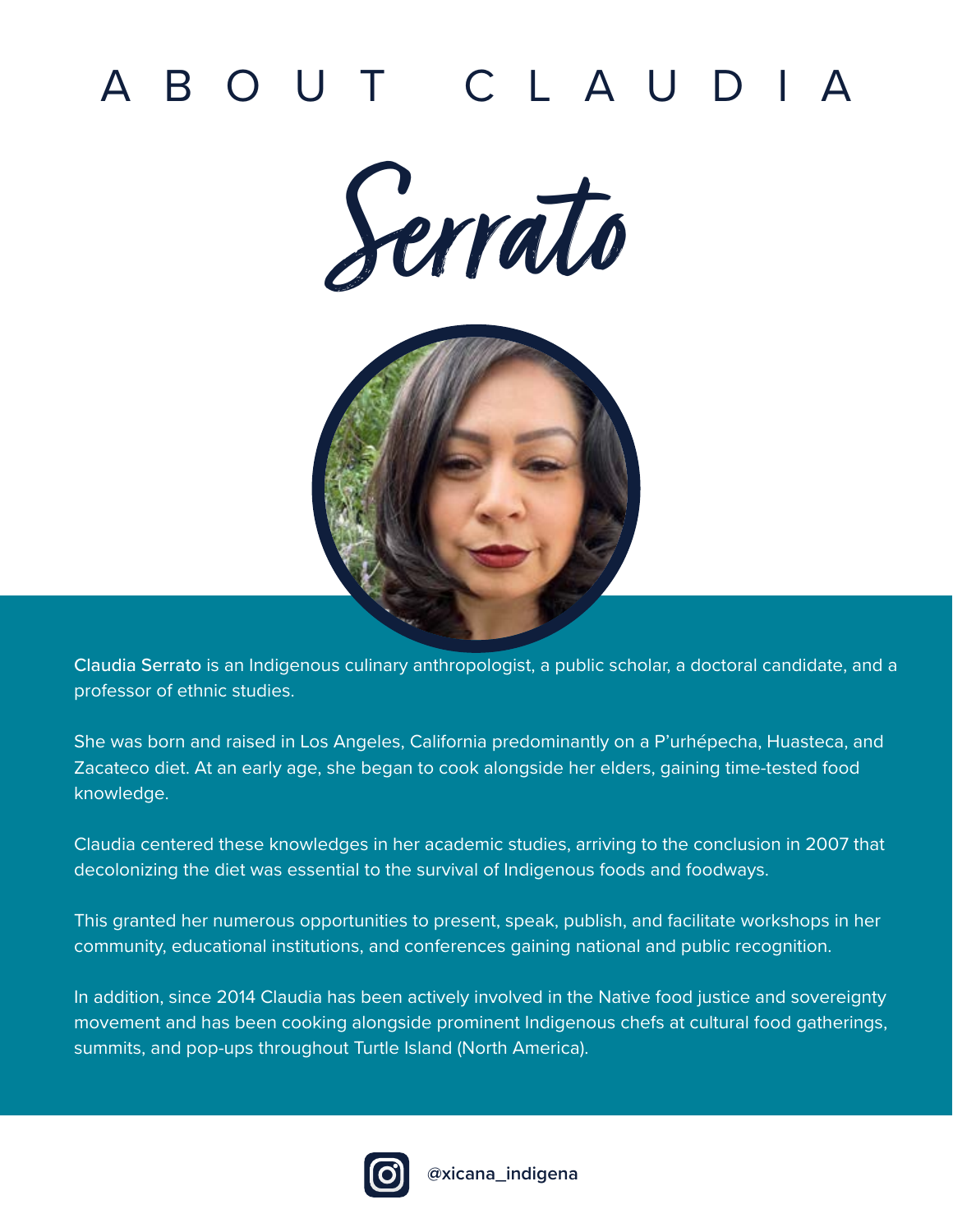Maple Vinaigrette





- **¼ cup extra virgin olive oil ¼ cup maple syrup 2 tbl. maple vinegar (can substitute with apple cider vinegar) 2 tbl. lemon juice ¼ tsp. maple sugar ½ tsp. salt**
- **½ tsp. black pepper**

## **INSTRUCTIONS**

- 1. Whisk together all ingredients
- 2. Cover with lid and store in fridge until ready to use.
- 3. Shake or whisk before serving.
- 4. Drizzle over food.

#### **INGREDIENTS**

**1 cup of wild rice 9 cups of water**

## **INSTRUCTIONS**

1. Place wild rice in blender and pulse for 5 seconds, pause, shake, and pulse for another 5 seconds.

2. Place in colander and rinse till water is clear.

3. Pace in a bowl or a sprouting jar and cover with a mesh to allow it to air.

4. Add the 3 cups of water

5. Let sit for 24 hours, strain, and add 3 cups of water. Repeat 24 hours later.

6. After 48 hours, strain, and serve.

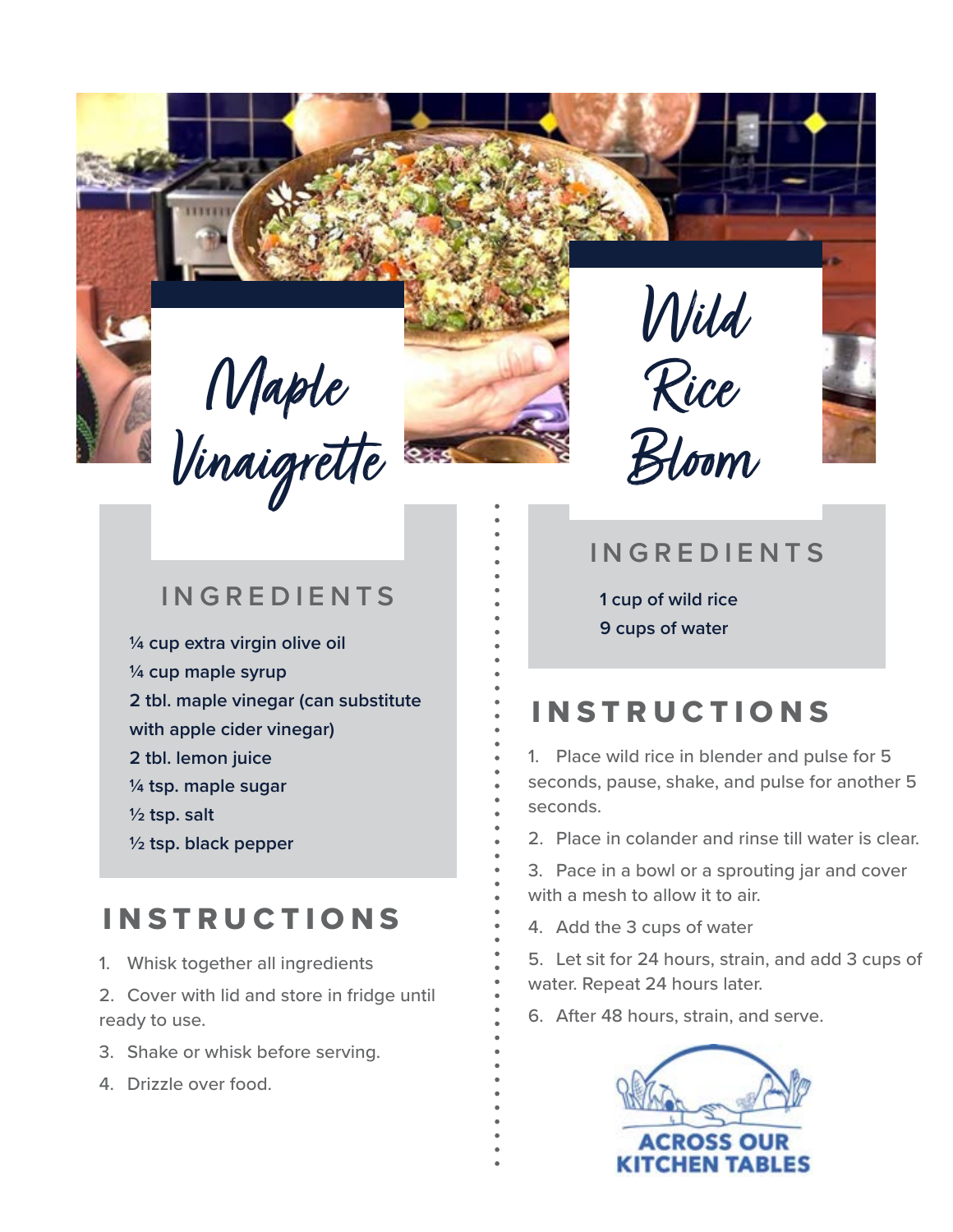Cured Cactus



**1 Cactus pad**

## INSTRUCTIONS

- 1. Remove cactus spines and rinse
- 2. Cut lengthwise into strips, then dice and place into colander with plate in bottom.
- 3. Sprinkle and coat cactus with salt and set aside for 1 hour.
- 4. Rinse thoroughly and serve.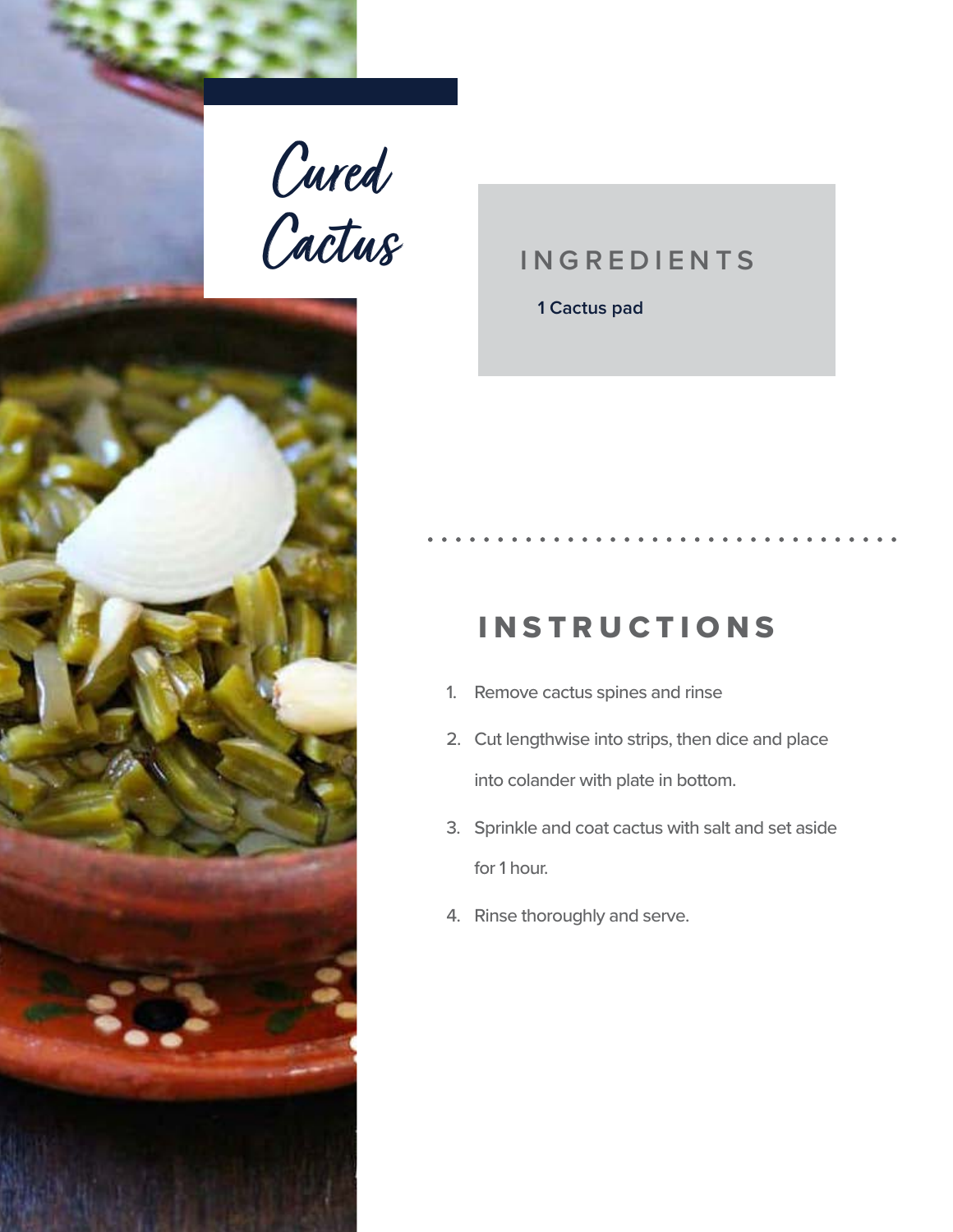**2 diced tomatoes 1 diced avocado 1 minced jalapeño 1 diced cured cactus pad 2 cups of wild rice bloom (you may substitute for cooked wild rice) 1 handful of wild, harvest, or gathered greens ¼ of maple vinaigrette**

Raw Wild Rice Bloom and Cured Cactus and Avocado Spicy Salad with Maple Vinaigrette

### **INSTRUCTIONS**

- 1. Mix wild rice bloom, cured cactus, and tomatoes.
- 2. Add avocado, jalapeño and wild greens.
- 3. Serve as a main or side dish.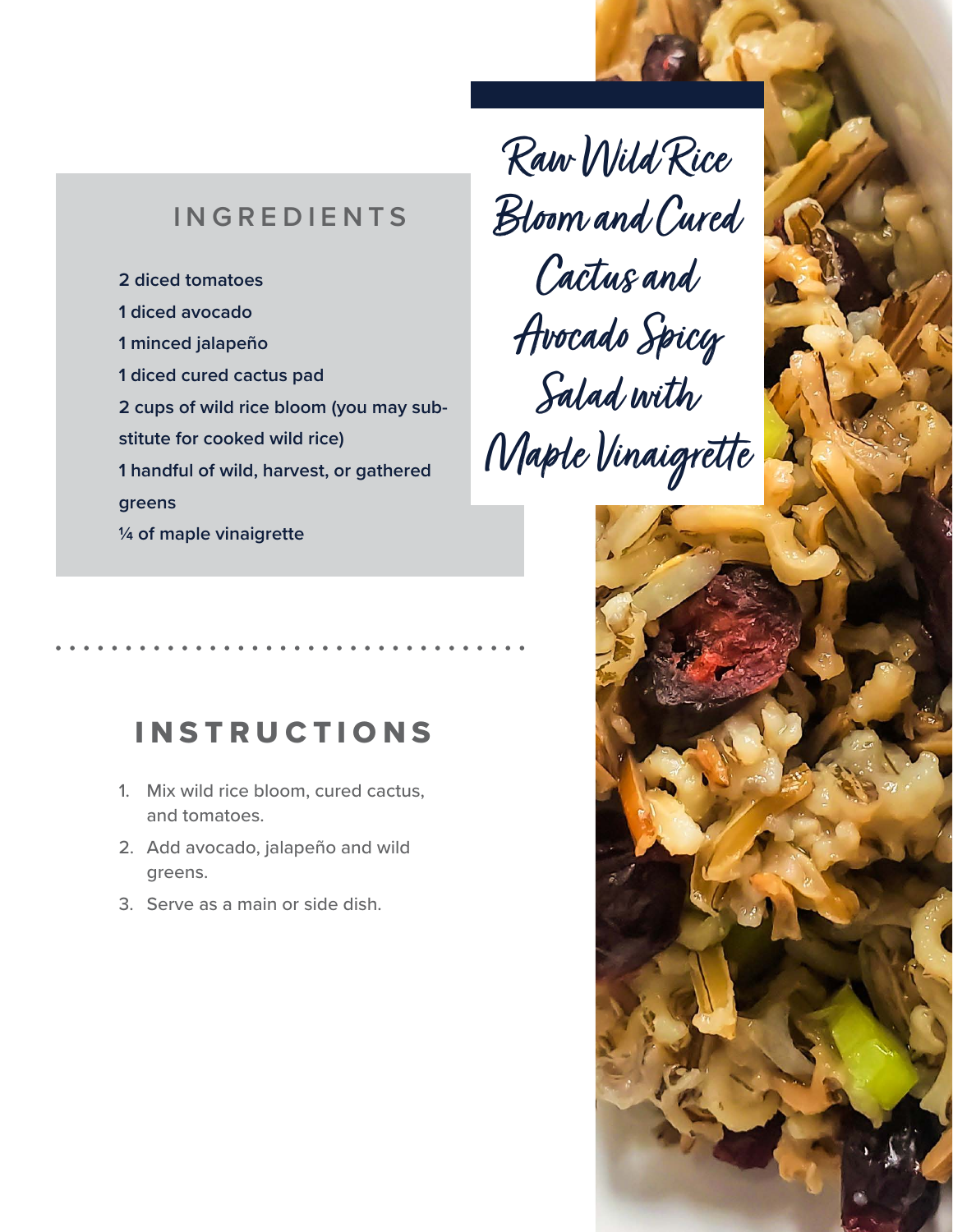# ABOUT ROBERT





Robert Kinneen was born in Petersburg, Alaska. He is an Alaskan Chef of Tlingit heritage(Alaskan Native)who has been working in restaurants since he was 15 years old. After high school he attended the Culinary Institute of America in Hyde Park, NY.

Post graduation he fine-tuned his skills in all facets of the industry while working at several prestigious restaurants in New Orleans, LA and Durham, NC while staging in NYC, Washington, DC and Chicago. During this time he established his philosophies of sourcing product locally and seasonally.

Returning to Alaska, he maintained the Triple A four diamond ratings in local hotel restaurants with a focus on loyalty to local Alaska aquaculture, farmers, ranchers and artisans. This lead to local, state and national reviews, speaking engagements and representing Alaska in the 2008 Great American Seafood Cookoff in New Orleans, LA. He has contributed to cookbooks Pacific Feast by Jennifer Hahn and Wild Alaskan Seafood by James Fraioli as well as highlighting local foods while cooking with visiting chefs Jacques Pepin, Lidia Bastianich and Steve Raichlin.

Embracing and learning more on traditional foods led to adventures in culture camps from Barrow/Utigaviq (muktuk sushi) to Bethel(Smelt with salsa) to Tyonek(foraged beach peas) to Sitka-(rockfish fried rice w/foraged greens). Furthermore cooking in Colorado, Washington, DC and around Alaska promoting wellness and highlighting eating local with speaking engagements and private caterings. Career highlights include being featured on the TODAY show with Al Roker cooking spot shrimp fresh rolls and spruce tip marinated elk skewers highlighting "Alaska Regional Cuisine" and Cooking at a 12 person house party in 2015 for President Barack Obama while he visited the state to witness the effects of climate change. This has been documented in his book, The Fresh Alaska Cookbook.



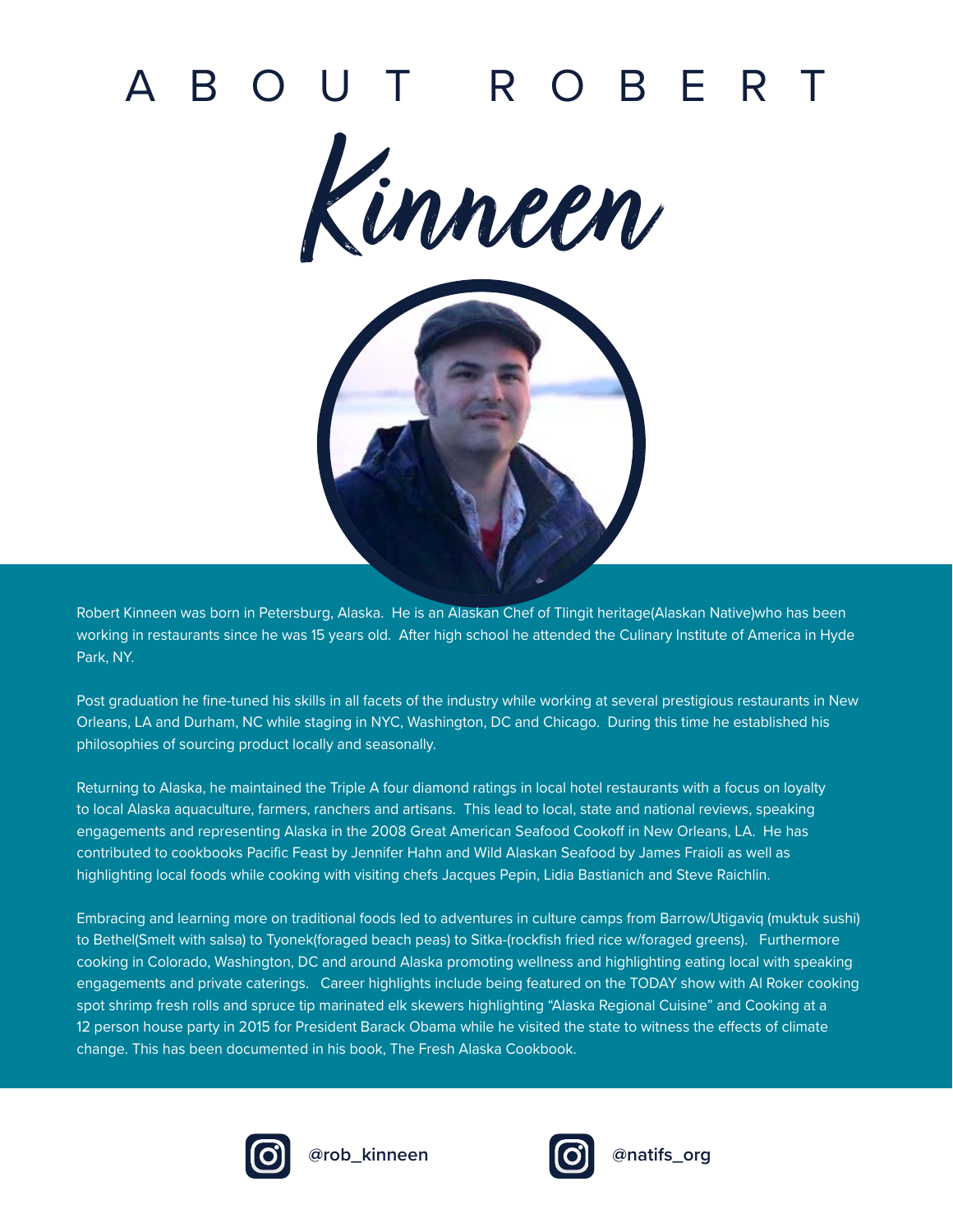



**HOT SOAK 1 lb (16 oz measured ) 2 qt water Sturdy bottom 3 qt pot.** 

## **INSTRUCTIONS**

1. Cook on high heat, bring to boil, let cook for 1 minute. Turn off and let sit on stovetop for 40 minutes

2. Add 1 pint of water if needed and check every 30 minutes to make sure there is enough space for the beans to cook submerged.

3. Return beans to heat, bring to boil and drop to simmer. Cook until beans are fleshy but still hold shape-45 minutes, depending on type and size of bean.

4. Remove from heat, let cool and refrigerate until needed to cook with.

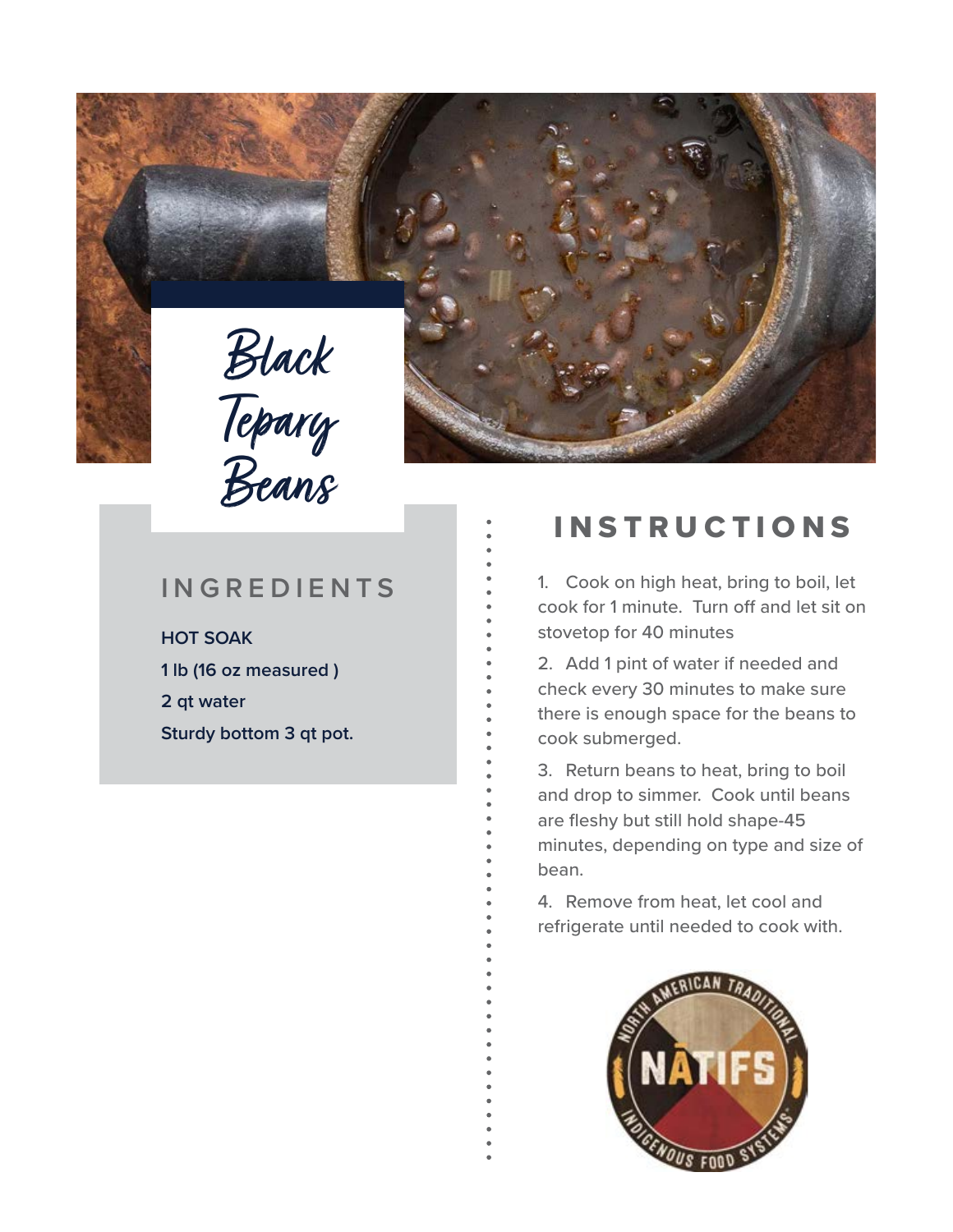Crispy Bean Cakes



**2 cups strained black beans 1-2 tsp sage 1 egg, preferably duck ¼ cup onion ¼ cup diced poblano (added) Pinch of salt Pinch of sumac ¼ cup corn flour \*\*May need more if using canned beans 3 to 4 TBL sunflower oil to pan fry** 

## **INSTRUCTIONS**

- 1. Dice vegetables and set aside
- 2. In a food processor blend all ingredients until forms a rough dough.
- 3. Form into balls using wet hands and coat outside with corn flour .
- 4. Film a skillet with the oil and set over medium heat. Working in batches, fry the patties until golden brown on each side, about 3 to 5 minutes per side.
- 5. Transfer to a baking sheet to place in oven at 250 to keep warm.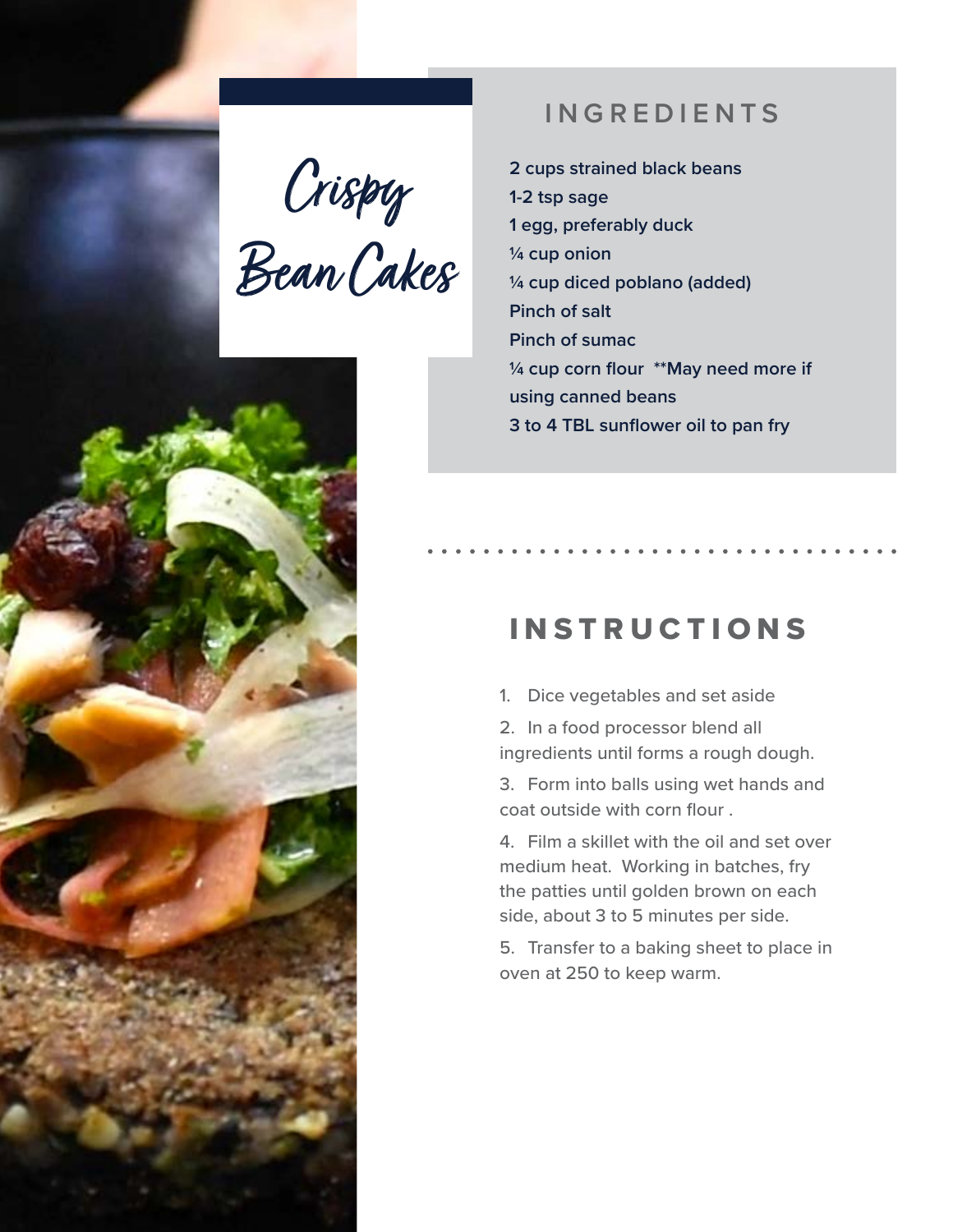**2 oz Apple cider 6 oz sunflower oil 1 tsp mustard(dry or dijon) 1tbl maple syrup ¼ tsp dry herb ¼ tsp spice or sumac Tt S/P** 

Apple Vinaigrette

## INSTRUCTIONS

1. Put all ingredients into a jam jar, cap securely and shake for 30-45 seconds

2. Set aside to use on salad